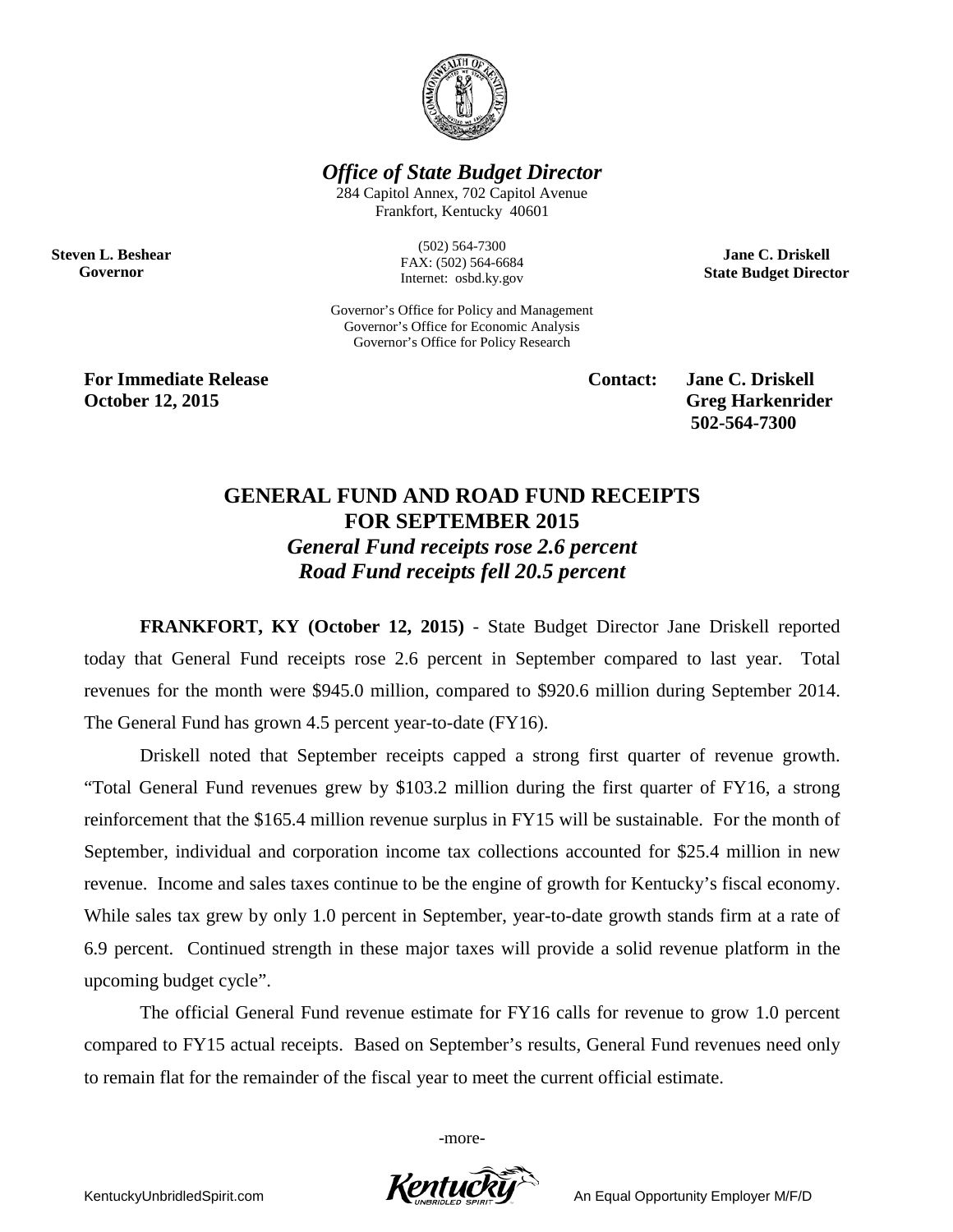Among the major accounts:

- Individual income taxes increased 4.9 percent as each of the principal components (withholding, net returns, fiduciary and estimated payments) increased. Year-to-date collections are up 6.0 percent.
- Sales tax revenues grew 1.0 percent in September and have increased 6.9 percent for the year. Growth in September was somewhat subdued due to the timing of distributions for economic development and tourism.
- Corporation income tax increased 5.9 percent for the month and has grown 11.5 percent in the first three months of the year.
- Cigarette taxes rose 2.9 percent and have increased 1.5 percent for the first three months of the fiscal year.
- Property taxes grew 6.6 percent in September and are up 4.9 percent for the year.
- Coal severance tax fell 20.9 percent. Receipts year-to-date are down 22.8 percent.
- Lottery revenues are unchanged from last year at \$18.5 million. For the first quarter, collections are up 2.9 percent.

Road Fund receipts fell 20.5 percent in September with revenues of \$110.0 million as a decline in motor fuels receipts continue to impede overall Road Fund growth. Motor fuels collections have declined sharply this fiscal year due to a drop in the tax rate. Motor vehicle usage tax receipts had been artificially high in the first two months of the fiscal year due to timing issues and September saw a reversal of those issues as collections fell 26.3 percent. The official Road Fund revenue estimate calls for a 2.1 percent increase in receipts for the entire fiscal year (FY16). Based on year-to-date collections, revenues must increase 5.8 percent for the remainder of the fiscal year to meet the estimate.

Among the accounts:

- Motor fuels fell 17.3 percent in September and have declined 16.1 percent for the year.
- Motor vehicle usage collections decreased 26.3 percent. Year-to-date collections are up 7.5 percent.
- License and privilege tax receipts fell 23.6 percent in September due to timing issues. For the first three months of the fiscal year, receipts are down 6.5 percent.

The Consensus Forecasting Group will meet October 13 as part of the process of establishing a revised official forecast for the General and Road funds for the next biennium.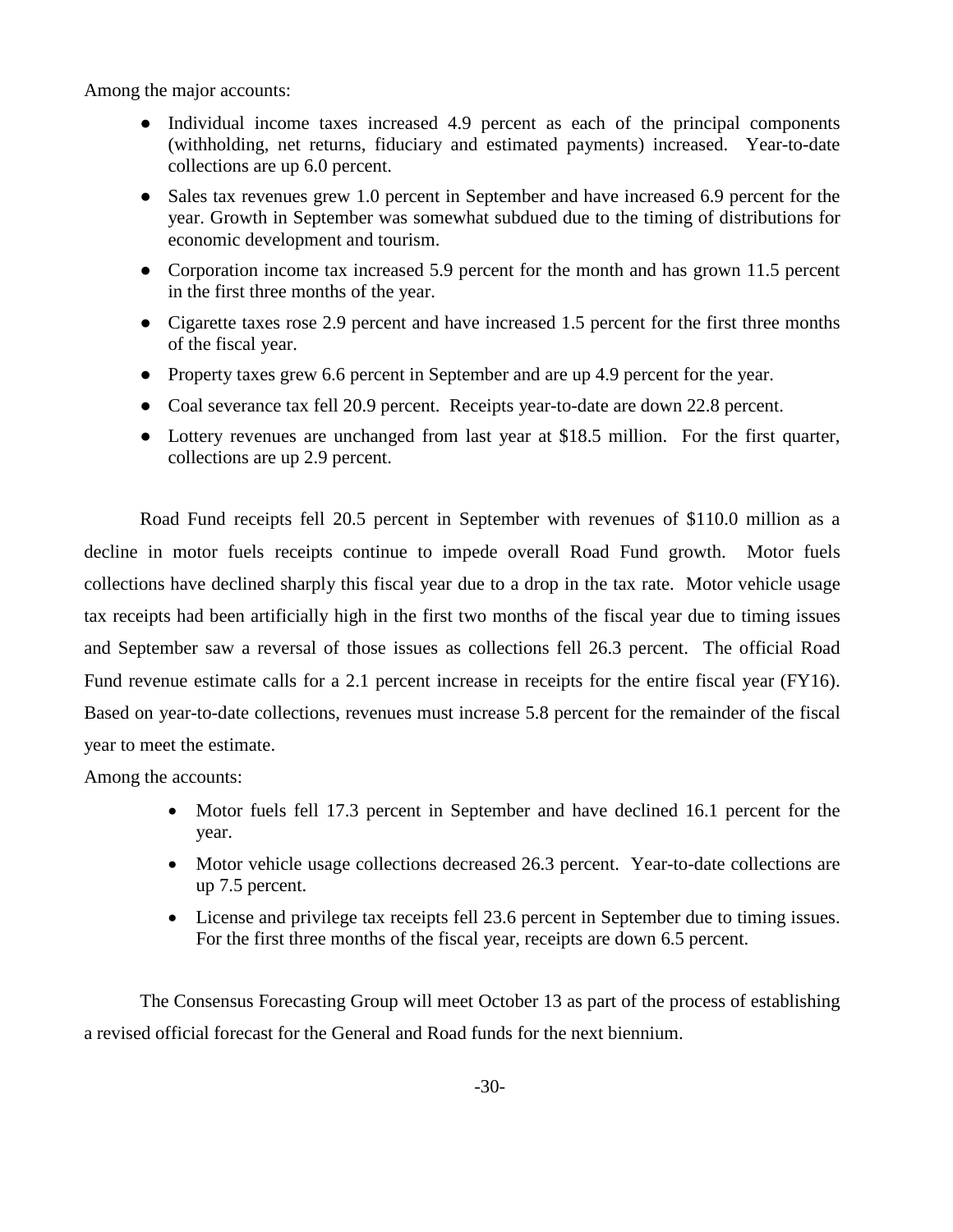## KENTUCKY STATE GOVERNMENT REVENUE 1. GENERAL FUND REVENUE

|                                                  |                                | <b>SEPTEMBER</b>               |                      | <b>JULY THROUGH SEPTEMBER</b>      |                                    |                 |
|--------------------------------------------------|--------------------------------|--------------------------------|----------------------|------------------------------------|------------------------------------|-----------------|
|                                                  | 2015                           | 2014                           | % Change             | FY 2016                            | FY 2015                            | % Change        |
| <b>TOTAL GENERAL FUND</b><br><b>Tax Receipts</b> | \$944,955,003<br>\$917,968,778 | \$920,576,619<br>\$896,345,092 | 2.6%<br>2.4%         | \$2,401,629,510<br>\$2,330,423,702 | \$2,298,442,089<br>\$2,215,365,811 | 4.5%<br>5.2%    |
| Sales and Gross Receipts                         | \$329,756,180                  | \$330,720,429                  | $-0.3%$              | \$1,007,805,640                    | \$951,766,270                      | 5.9%            |
| <b>Beer Consumption</b>                          | 497,295                        | 552,406                        | $-10.0\%$            | 1,814,258                          | 1,703,057                          | 6.5%            |
| <b>Beer Wholesale</b>                            | 4,874,812                      | 5,346,792                      | $-8.8%$              | 17,487,598                         | 16,191,083                         | 8.0%            |
| Cigarette                                        | 17,501,310                     | 17,006,434                     | 2.9%                 | 58,098,297                         | 57,261,379                         | 1.5%            |
| <b>Distilled Spirits Case Sales</b>              | 10,068                         | 9,765                          | 3.1%                 | 34,627                             | 32,077                             | 7.9%            |
| <b>Distilled Spirits Consumption</b>             | 944,993                        | 923,719                        | 2.3%                 | 3,255,125                          | 3,054,600                          | 6.6%            |
| <b>Distilled Spirits Wholesale</b>               | 2,763,182                      | 2,569,886                      | 7.5%                 | 9,551,462                          | 8,513,571                          | 12.2%           |
| Insurance Premium                                | 29,992,404                     | 33,708,472                     | $-11.0%$             | 30,230,841                         | 34,025,646                         | $-11.2%$        |
| Pari-Mutuel                                      | 272,714                        | 258,990                        | 5.3%                 | 926,196                            | 653,734                            | 41.7%           |
| Race Track Admission                             | 0                              | 0                              | $\overline{a}$       | 111,140                            | 74,316                             | 49.6%           |
| Sales and Use                                    | 264,169,951                    | 261,597,016                    | 1.0%                 | 859,749,606                        | 804,538,576                        | 6.9%            |
| Wine Consumption                                 | 222,646                        | 216,070                        | 3.0%                 | 710,162                            | 710,056                            | 0.0%            |
| Wine Wholesale                                   | 1,265,616                      | 1,205,545                      | 5.0%                 | 4,008,872                          | 3,757,048                          | 6.7%            |
| <b>Telecommunications Tax</b>                    | 5,491,191                      | 5,259,311                      | 4.4%                 | 16,393,290                         | 15,693,787                         | 4.5%            |
| <b>Other Tobacco Products</b>                    | 1,749,909                      | 2,066,024                      | $-15.3%$             | 5,429,560                          | 5,557,017                          | $-2.3%$         |
| Floor Stock Tax                                  | 91                             | 0                              | ---                  | 4,608                              | 324                                | 1322.6%         |
| License and Privilege                            | \$44,395,394                   | \$49,031,283                   | $-9.5%$              | \$91,190,943                       | \$105,067,862                      | $-13.2%$        |
| Alc. Bev. License Suspension                     | 50,650                         | 72.950                         | $-30.6%$             | 121.725                            | 127,080                            | -4.2%           |
| Coal Severance                                   | 13,400,364                     | 16,951,620                     | $-20.9%$             | 37,672,835                         | 48,773,776                         | $-22.8%$        |
| <b>Corporation License</b>                       | 9,093                          | 6,142                          | 48.1%                | 47,203                             | 85,047                             | $-44.5%$        |
| Corporation Organization                         | 0                              | 556                            | $-100.0%$            | 0                                  | 5,486                              | $-100.0%$       |
| <b>Occupational Licenses</b>                     | 8,183                          | 5,920                          | 38.2%                | 53,636                             | 43,024                             | 24.7%           |
| Oil Production                                   | 445,639                        | 1,115,736                      | $-60.1%$             | 1,631,724                          | 3,263,335                          | $-50.0%$        |
| Race Track License                               | 0                              | 0                              | ---                  | 132,500                            | 95,000                             | 39.5%           |
| <b>Bank Franchise Tax</b>                        | 101,924                        | 42,344                         | 140.7%               | (829, 985)                         | (322, 636)                         |                 |
| <b>Driver License Fees</b>                       | 56,049                         | 54,770                         | 2.3%                 | 173,666                            | 190,450                            | $-8.8%$         |
| <b>Minerals Severance</b>                        | 1,682,695                      | 1,627,314                      | 3.4%                 | 5,488,597                          | 4,500,247                          | 22.0%           |
| Natural Gas Severance                            | 593,427                        | 1,634,680                      | $-63.7%$             | 2,007,537                          | 3,825,390                          | $-47.5%$        |
| <b>Limited Liability Entity</b>                  | 28,047,370                     | 27,519,251                     | 1.9%                 | 44,691,505                         | 44,481,663                         | 0.5%            |
| Income                                           | \$525,052,463                  | \$499,627,712                  | 5.1%                 | \$1,164,755,238                    | \$1,093,354,875                    | 6.5%            |
| Corporation                                      | 118,090,998                    | 111,520,631                    | 5.9%                 | 124,863,217                        | 112,005,594                        | 11.5%           |
| Individual                                       | 406,961,465                    | 388,107,080                    | 4.9%                 | 1,039,892,021                      | 981,349,281                        | 6.0%            |
| Property                                         | \$12,556,985                   | \$11,777,638                   | 6.6%                 | \$46,848,648                       | \$44,639,454                       | 4.9%            |
| Building & Loan Association                      | $\overline{0}$                 | $\overline{0}$                 | $---$                | $\overline{0}$                     | (498, 150)                         | $---$           |
| General - Real                                   | (442, 042)                     | (22, 588)                      | ---                  | (354, 737)                         | (659, 451)                         | ---             |
| General - Tangible                               | 8,622,578                      | 8,367,026                      | 3.1%                 | 28, 167, 592                       | 26,473,143                         | 6.4%            |
| Omitted & Delinquent                             | 2,952,746                      | 3,319,399                      | $-11.0%$             | 712,466                            | 4,287,674                          | $-83.4%$        |
| <b>Public Service</b><br>Other                   | 1,423,703<br>0                 | 38,257<br>75,542               | 3621.4%<br>$-100.0%$ | 18,318,369<br>4,958                | 14,955,989<br>80,247               | 22.5%<br>-93.8% |
| Inheritance                                      | \$4,157,881                    | \$2,817,953                    | 47.5%                | \$13,749,815                       | \$14,960,629                       | $-8.1%$         |
|                                                  |                                |                                |                      |                                    |                                    |                 |
| Miscellaneous                                    | \$2,049,874                    | \$2,370,078                    | $-13.5%$             | \$6,073,419                        | \$5,576,721                        | 8.9%            |
| <b>Legal Process</b>                             | 1,263,319                      | 1,391,294                      | $-9.2\%$             | 3,718,413                          | 3,615,250                          | 2.9%            |
| T. V. A. In Lieu Payments                        | 784,225                        | 978,784                        | $-19.9%$             | 2,352,675                          | 1,957,567                          | 20.2%           |
| Other                                            | 2,331                          | 0                              | ---                  | 2,331                              | 3,904                              | $-40.3%$        |
| <b>Nontax Receipts</b>                           | \$26,599,207                   | \$23,999,473                   | 10.8%                | \$70,479,667                       | \$82,568,460                       | $-14.6%$        |
| <b>Departmental Fees</b>                         | 1,073,832                      | 1,213,400                      | $-11.5%$             | 2,831,760                          | 3,355,952                          | -15.6%          |
| <b>PSC Assessment Fee</b>                        | 1,391<br>1,844,054             | 250                            | 456.5%               | 10,761,872                         | 14,671,193                         | -26.6%          |
| <b>Fines &amp; Forfeitures</b>                   |                                | 1,873,077                      | $-1.5%$<br>---       | 5,598,233                          | 5,703,192                          | $-1.8%$         |
| Income on Investments                            | (72, 539)<br>18,500,000        | (56, 408)<br>18,500,000        | 0.0%                 | (165, 406)<br>53,500,000           | (155, 509)<br>52,000,000           | 2.9%            |
| Lottery<br>Sale of NO <sub>x</sub> Credits       | 0                              | 4,950                          | $-100.0%$            | 0                                  | 15,594                             | $-100.0%$       |
| Miscellaneous                                    | 5,252,469                      | 2,464,205                      | 113.2%               | (2,046,792)                        | 6,978,038                          |                 |
|                                                  | \$387,018                      | \$232,054                      | 66.8%                | \$726,140                          | \$507,819                          | 43.0%           |
| <b>Redeposit of State Funds</b>                  |                                |                                |                      |                                    |                                    |                 |